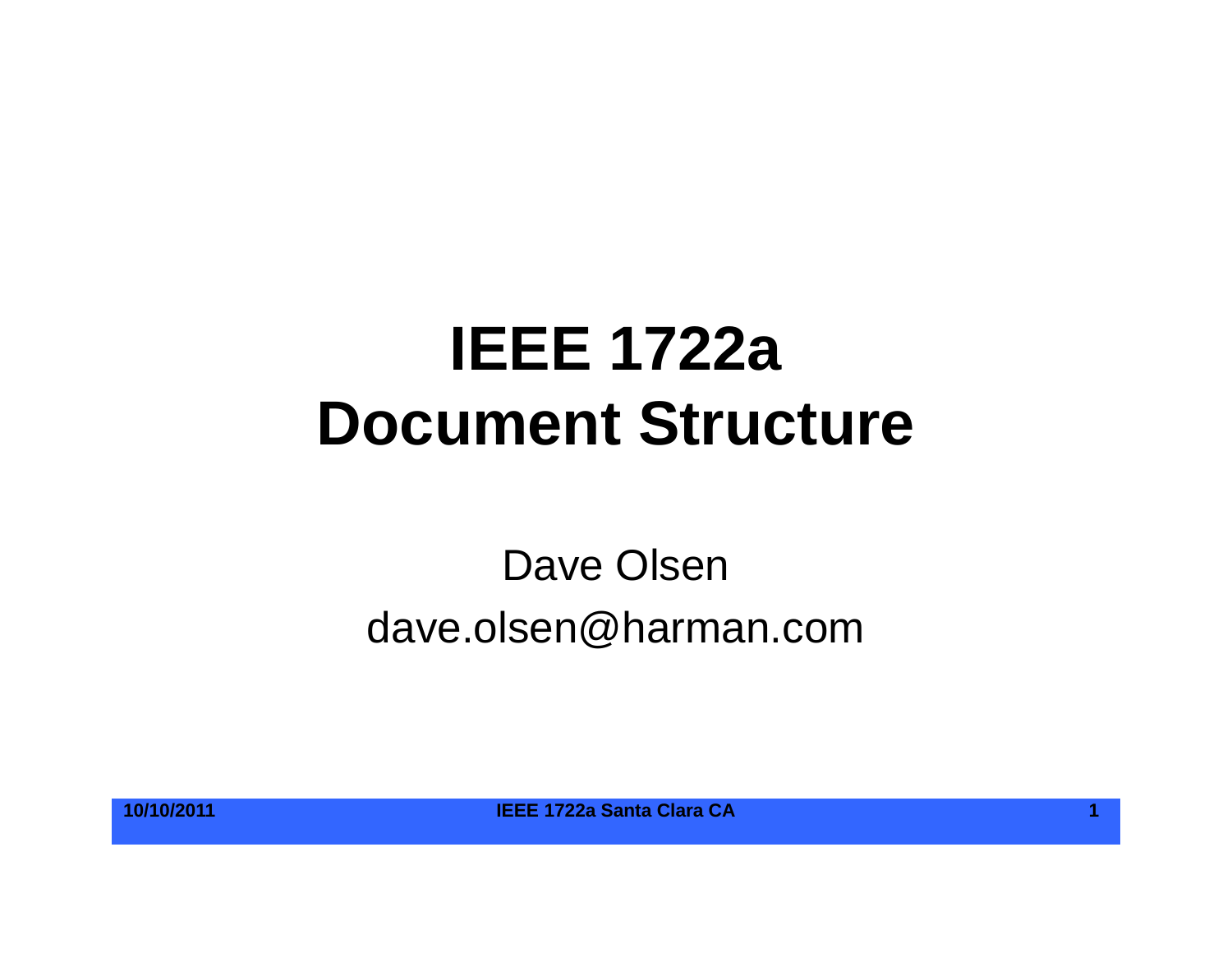## **Current Sections**

- 1. Overview
- 2. Normative references
- 3. Terms, definitions, and notation
- 4. Abbreviations and acronyms
- 5. Audio Video Transport Protocol base protocol
- 6. IEC 61883/IIDC over AVTP
- 7. MMA Payload format over AVTP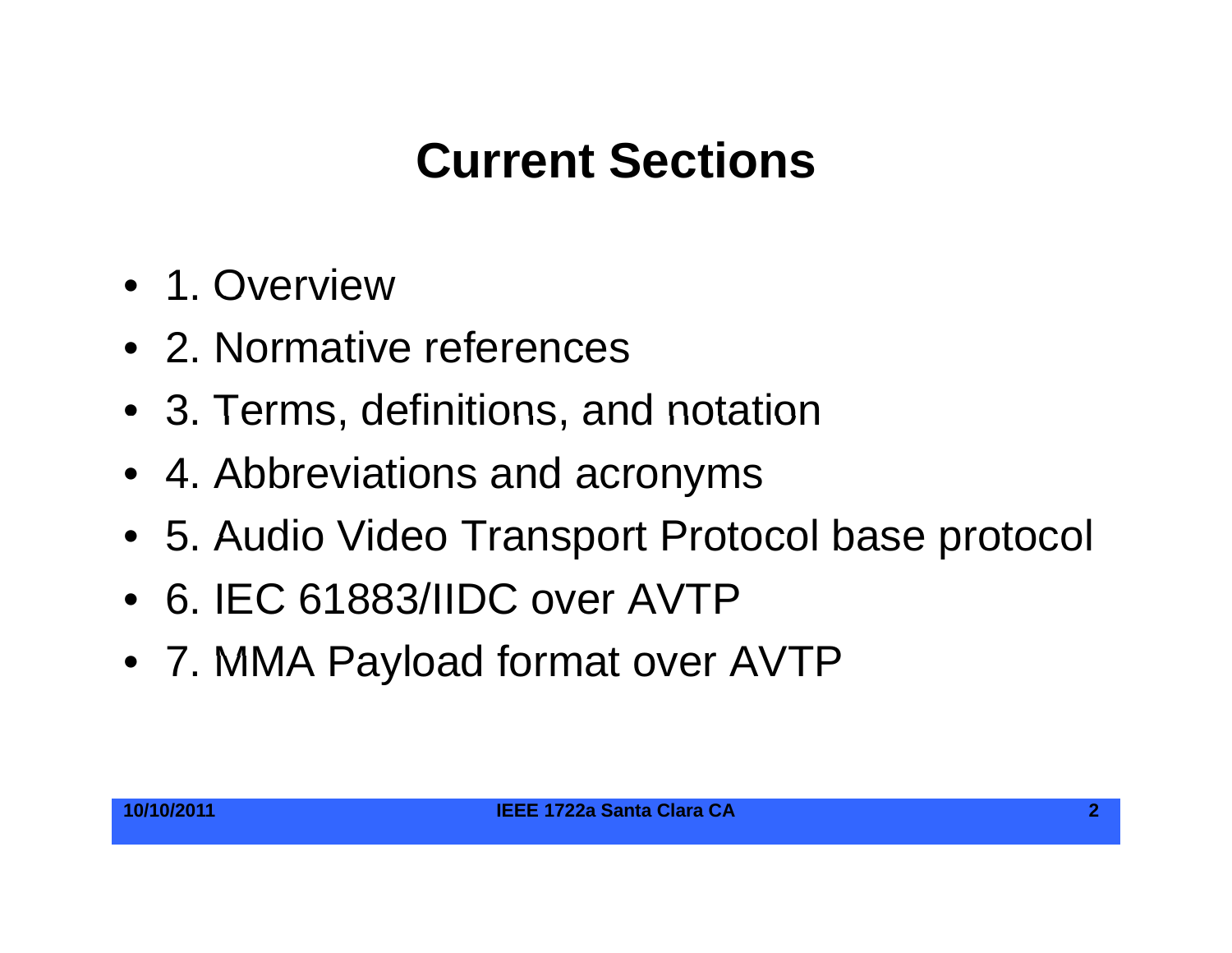### **Current Annexes**

- $\bullet\,$  Annex A Bibliography
- Annex B MAC Address Acquisition Protocol
- Annex C IEEE 802.3-2008 media specific encapsulation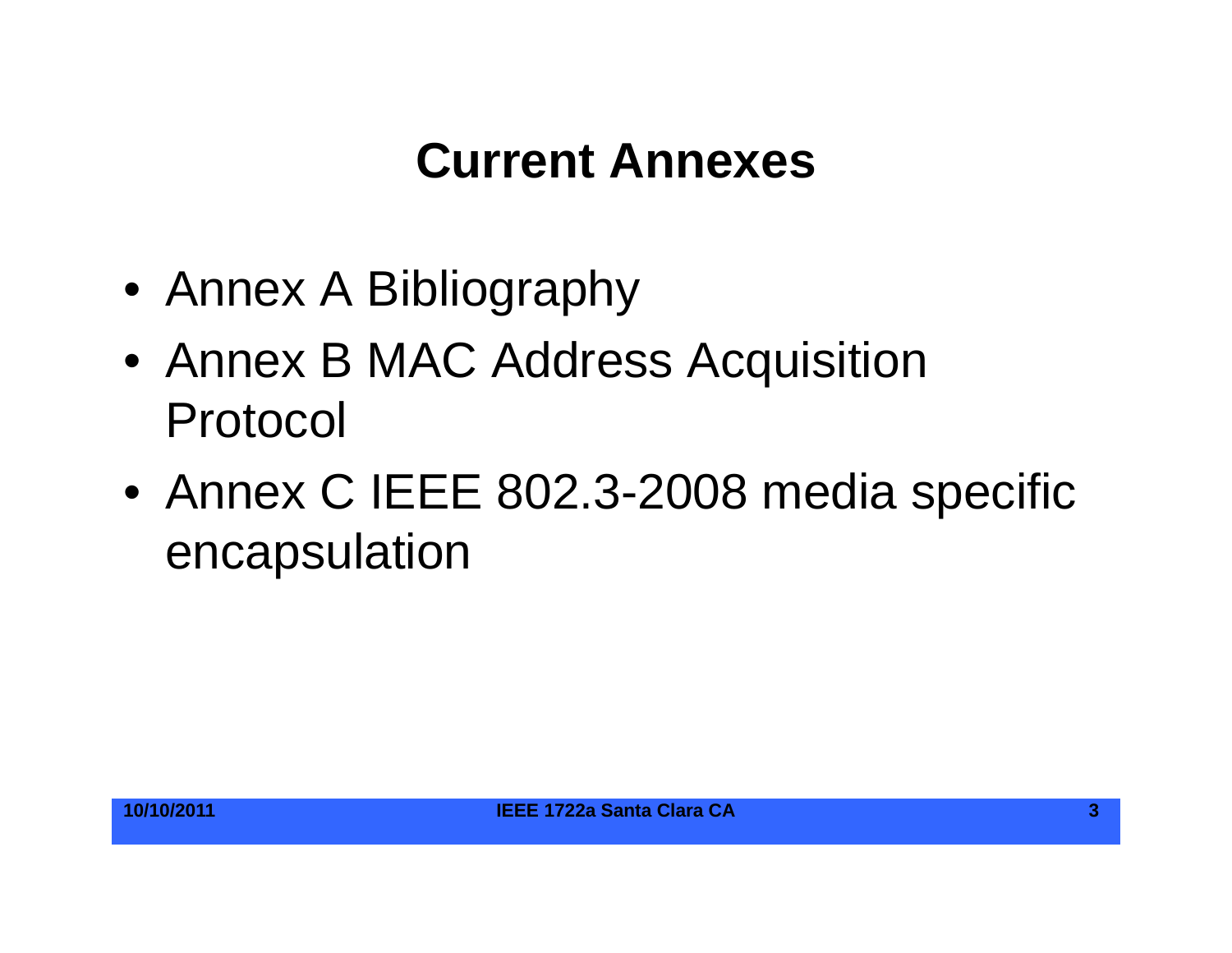#### **New Sections**

- 3-5 Changes as needed
- 6-7 No changes anticipated
- 8 AVTP Audio Format
- 9 AVTP Video Format
- 10 Control Streams Format
	- –10.1 Flexray
	- 10.2 CAN
	- 10.3 LIN
	- 10.4 TSCS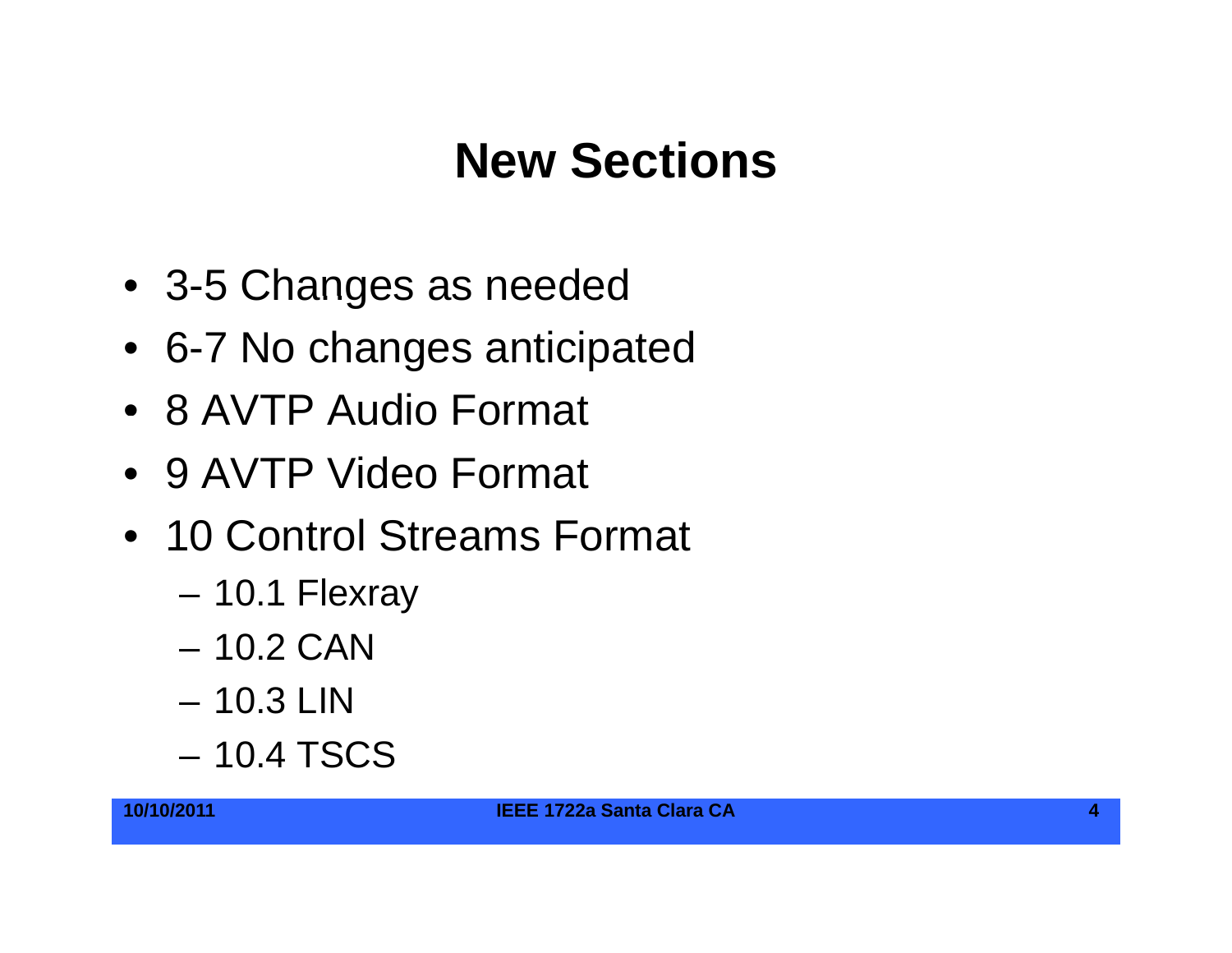#### **New Annexes**

- Annex D MCN (normative)
- Annex E Diagnostics (informative)
- Annex F PICS (normative)
- Annex G Marker Bits usage (informative)
	- HDMI Problem (synchronized format changes)
	- Needs contributions
- Annex H Security (normative)
	- DRM Encryption (DTCP, HDCP)
	- Signed Packets